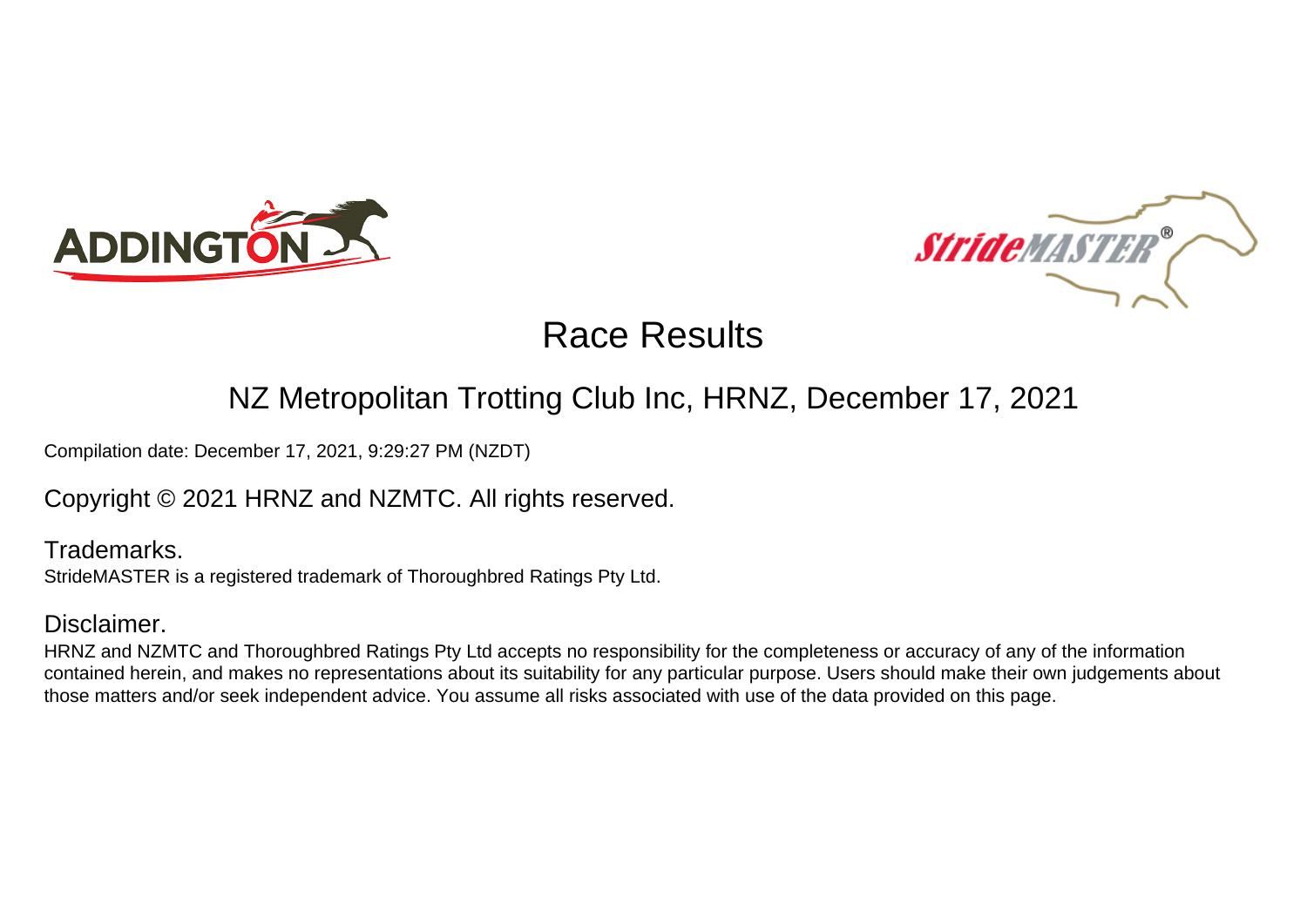



### December 17, 2021, Race 9, FIRST DIRECT TAXIS MOBILE PACE, Distance 1980m, Addington - Survey 1980m

0.6 s

|     | Result TAB no. | Horse (Barrier)              | 1980 to                  | 1800m to | 1600m to | 1400m to | 1200m to | 1000m to | 800m to | 600 <sub>m</sub> to | 400m to | 200 <sub>m</sub> to | <b>Total or</b> | Margin |
|-----|----------------|------------------------------|--------------------------|----------|----------|----------|----------|----------|---------|---------------------|---------|---------------------|-----------------|--------|
| 1st |                | Unfazed (10)                 | 1800m                    | 1600m    | 1400m    | 1200m    | 1000m    | 800m     | 600m    | 400m                | 200m    | <b>WP</b>           | Average         |        |
|     |                | Position in running (margin) | $\overline{\phantom{0}}$ | 6(3.8)   | 7(7.5)   | 6(5.5)   | 1(0.0)   | 1(0.0)   | 1(0.0)  | 1(0.0)              | 1(0.0)  | 1(0.0)              |                 | 0.00   |
|     |                | Sectional time (s)           | 12.63                    | 15.22    | 15.43    | 14.62    | 15.68    | 16.25    | 15.48   | 14.95               | 14.23   | 14.06               |                 |        |
|     |                | Cumulative time (s)          | 148.55                   | 135.92   | 120.70   | 105.27   | 90.65    | 74.97    | 58.72   | 43.24               | 28.29   | 14.06               | 2:28.55         |        |
|     |                | Speed (m/s)                  | 14.25                    | 13.14    | 12.96    | 13.68    | 12.76    | 12.31    | 12.92   | 13.38               | 14.05   | 14.22               | 13.33           |        |
|     |                | Stride length (m)            | 6.19                     | 5.81     | 5.82     | 6.03     | 5.89     | 5.64     | 5.85    | 5.90                | 6.09    | 6.13                | 5.93            |        |
|     |                | Stride duration (s)          | 0.418                    | 0.442    | 0.449    | 0.441    | 0.462    | 0.459    | 0.453   | 0.441               | 0.433   | 0.431               | 0.445           |        |
|     |                | Stride efficiency (%)        | 59.94                    | 52.78    | 52.97    | 56.90    | 54.27    | 49.76    | 53.54   | 54.48               | 57.89   | 58.67               | 54.96           |        |
|     |                | Stride count                 | 29.06                    | 34.41    | 34.35    | 33.14    | 33.94    | 35.44    | 34.17   | 33.87               | 32.86   | 32.64               | 333.88          |        |















Speed 20 m/sec



Note: Horizontal distance axis grid lines are 200m furlongs.

Disclaimer.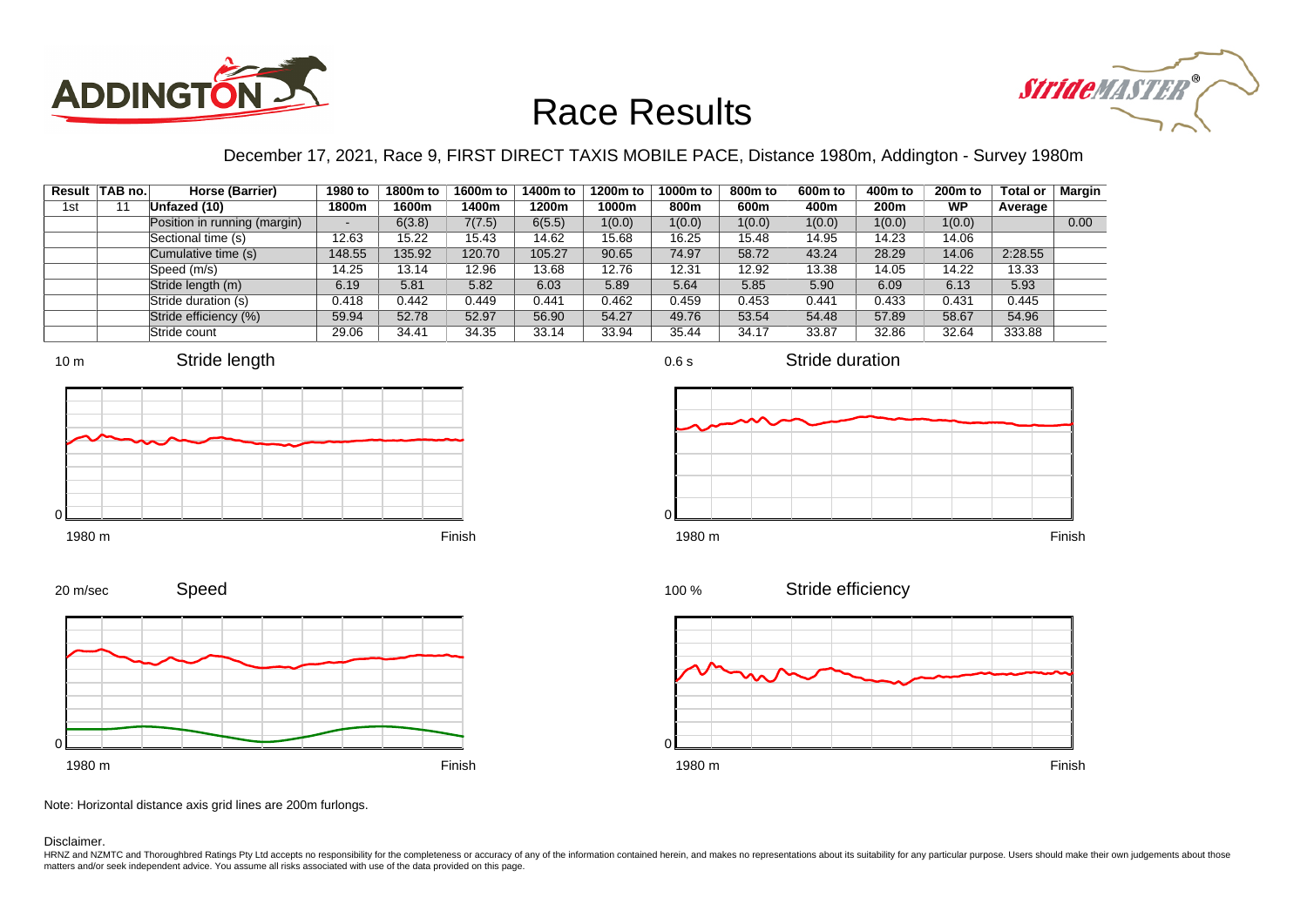



### December 17, 2021, Race 9, FIRST DIRECT TAXIS MOBILE PACE, Distance 1980m, Addington - Survey 1980m

0.6 s

|                 | Result TAB no. | Horse (Barrier)              | 1980 to                  | 1800m to | 1600m to | 1400m to | 1200m to | 1000m to | 800m to | 600 <sub>m</sub> to | 400m to | 200 <sub>m</sub> to | <b>Total or</b> | <b>Margin</b> |
|-----------------|----------------|------------------------------|--------------------------|----------|----------|----------|----------|----------|---------|---------------------|---------|---------------------|-----------------|---------------|
| 2 <sub>nd</sub> |                | <b>Franco Stefan (1)</b>     | 1800m                    | 1600m    | 1400m    | 1200m    | 1000m    | 800m     | 600m    | 400m                | 200m    | <b>WP</b>           | Average         |               |
|                 |                | Position in running (margin) | $\overline{\phantom{0}}$ | 1(0.0)   | 1(0.0)   | 1(0.0)   | 2(0.5)   | 2(2.8)   | 3(2.4)  | 3(1.9)              | 3(0.7)  | 2(1.8)              |                 | 0.02          |
|                 |                | Sectional time (s)           | 11.89                    | 14.61    | 15.77    | 15.62    | 16.06    | 16.20    | 15.39   | 14.76               | 14.40   | 13.87               |                 |               |
|                 |                | Cumulative time (s)          | 148.57                   | 136.68   | 122.07   | 106.30   | 90.68    | 74.62    | 58.42   | 43.03               | 28.27   | 13.87               | 2:28.57         |               |
|                 |                | Speed (m/s)                  | 15.14                    | 13.69    | 12.68    | 12.80    | 12.45    | 12.35    | 13.00   | 13.55               | 13.89   | 14.42               | 13.33           |               |
|                 |                | Stride length (m)            | 6.44                     | 6.40     | 6.21     | 6.16     | 6.18     | 6.09     | 6.26    | 6.36                | 6.32    | 6.32                | 6.27            |               |
|                 |                | Stride duration (s)          | 0.427                    | 0.468    | 0.490    | 0.481    | 0.496    | 0.493    | 0.481   | 0.469               | 0.455   | 0.438               | 0.471           |               |
|                 |                | Stride efficiency (%)        | 64.90                    | 64.04    | 60.36    | 59.30    | 59.60    | 57.95    | 61.16   | 63.17               | 62.45   | 62.42               | 61.44           |               |
|                 |                | Stride count                 | 27.93                    | 31.24    | 32.18    | 32.47    | 32.38    | 32.84    | 31.97   | 31.46               | 31.64   | 31.65               | 315.76          |               |







Stride duration







Stride efficiency 100 %



Note: Horizontal distance axis grid lines are 200m furlongs.

#### Disclaimer.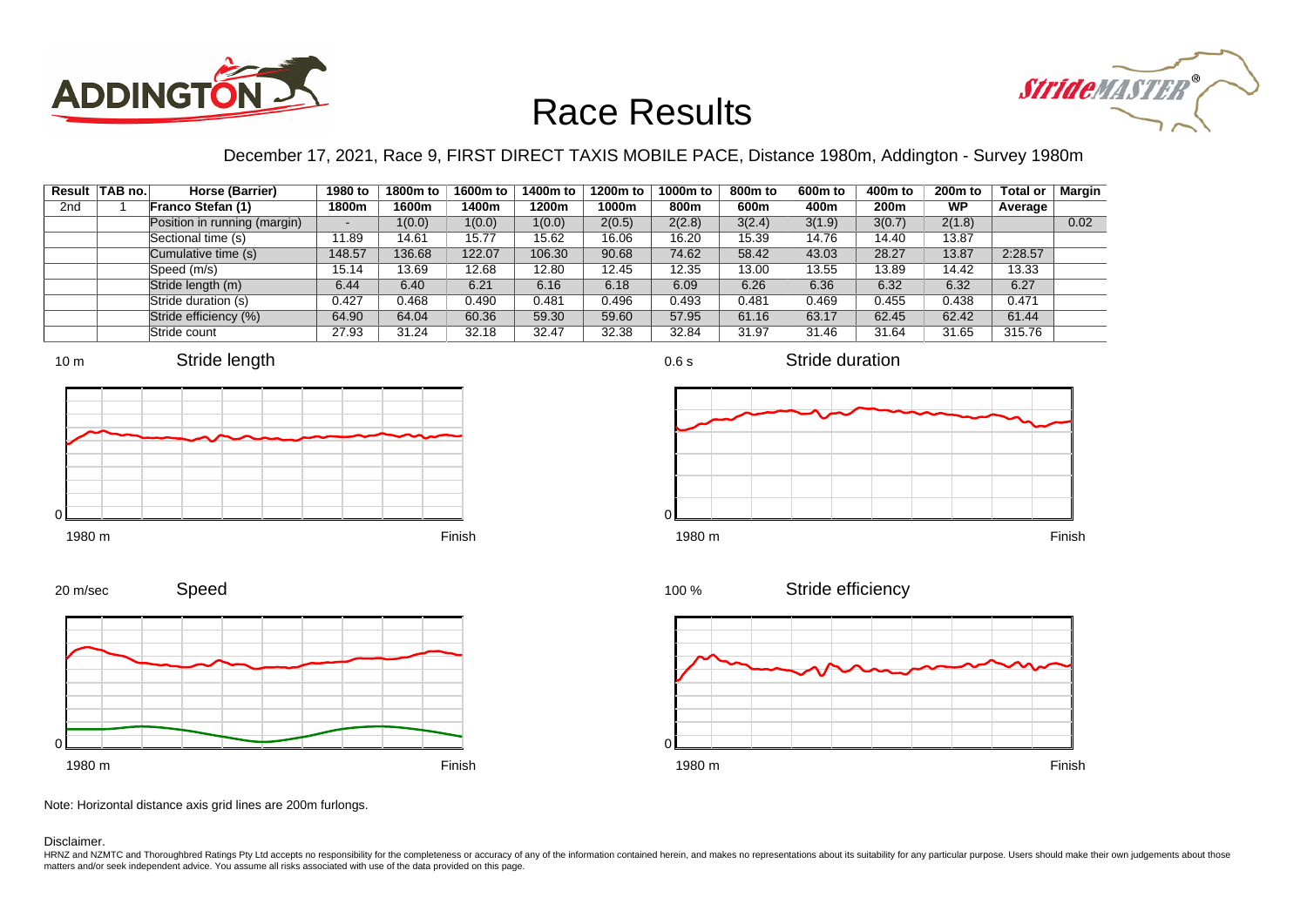



### December 17, 2021, Race 9, FIRST DIRECT TAXIS MOBILE PACE, Distance 1980m, Addington - Survey 1980m

|     | Result TAB no. | Horse (Barrier)              | 1980 to                  | 1800m to | 1600m to | 1400m to | 1200m to | 1000m to | 800m to | 600 <sub>m</sub> to | 400m to | 200 <sub>m</sub> to | <b>Total or</b> | <b>Margin</b> |
|-----|----------------|------------------------------|--------------------------|----------|----------|----------|----------|----------|---------|---------------------|---------|---------------------|-----------------|---------------|
| 3rd | 10             | Mitsi Gaynor (9)             | 1800m                    | 1600m    | 1400m    | 1200m    | 1000m    | 800m     | 600m    | 400m                | 200m    | <b>WP</b>           | Average         |               |
|     |                | Position in running (margin) | $\overline{\phantom{0}}$ | 8(4.7)   | 4(4.5)   | 5(4.2)   | 6(4.6)   | 6(6.7)   | 6(6.3)  | 7(5.8)              | 9(5.0)  | 7(5.8)              |                 | 2.20          |
|     |                | Sectional time (s)           | 12.75                    | 14.57    | 15.73    | 15.60    | 16.02    | 16.19    | 15.40   | 14.81               | 14.38   | 13.52               |                 |               |
|     |                | Cumulative time (s)          | 148.97                   | 136.22   | 121.65   | 105.92   | 90.32    | 74.30    | 58.11   | 42.71               | 27.90   | 13.52               | 2:28.97         |               |
|     |                | Speed (m/s)                  | 14.12                    | 13.73    | 12.71    | 12.82    | 12.48    | 12.35    | 12.99   | 13.50               | 13.91   | 14.79               | 13.29           |               |
|     |                | Stride length (m)            | 6.12                     | 6.10     | 5.90     | 5.90     | 5.92     | 5.79     | 6.00    | 6.12                | 6.29    | 6.38                | 6.05            |               |
|     |                | Stride duration (s)          | 0.413                    | 0.444    | 0.464    | 0.460    | 0.474    | 0.469    | 0.462   | 0.453               | 0.452   | 0.431               | 0.455           |               |
|     |                | Stride efficiency (%)        | 58.53                    | 58.11    | 54.45    | 54.33    | 54.73    | 52.39    | 56.25   | 58.50               | 61.87   | 63.58               | 57.12           |               |
|     |                | Stride count                 | 29.41                    | 32.80    | 33.88    | 33.92    | 33.79    | 34.54    | 33.34   | 32.69               | 31.78   | 31.35               | 327.50          |               |









Stride duration

100 %

Stride efficiency



Speed 20 m/sec



Note: Horizontal distance axis grid lines are 200m furlongs.

Disclaimer.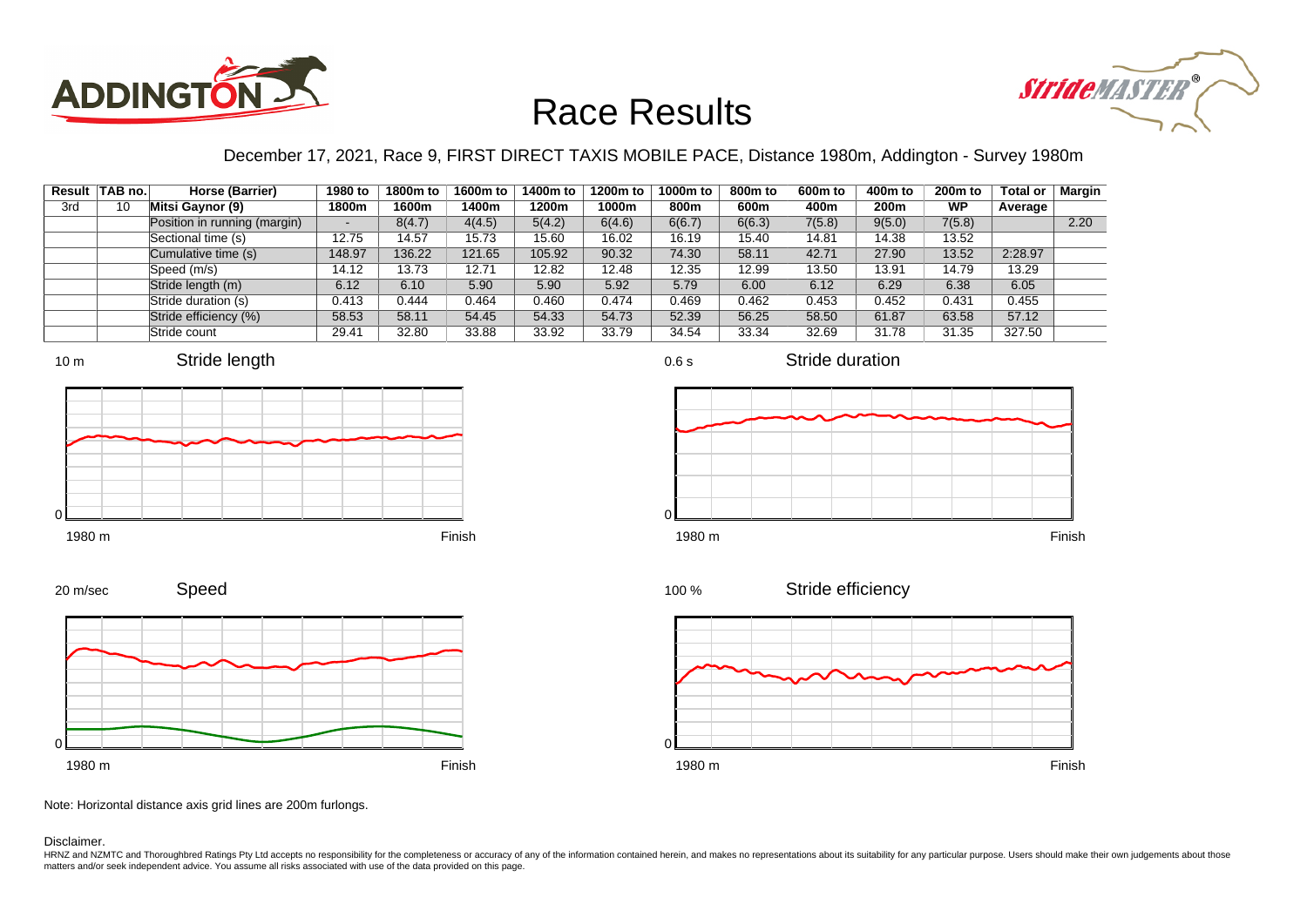



### December 17, 2021, Race 9, FIRST DIRECT TAXIS MOBILE PACE, Distance 1980m, Addington - Survey 1980m

|     | Result   TAB no. | Horse (Barrier)              | 1980 to | 1800m to | 1600m to | 1400m to | 1200m to | 1000m to | 800m to | 600m to | 400m to | 200 <sub>m</sub> to | <b>Total or</b> | Margin |
|-----|------------------|------------------------------|---------|----------|----------|----------|----------|----------|---------|---------|---------|---------------------|-----------------|--------|
| 4th |                  | Alene (2)                    | 1800m   | 1600m    | 1400m    | 1200m    | 1000m    | 800m     | 600m    | 400m    | 200m    | <b>WP</b>           | Average         |        |
|     |                  | Position in running (margin) |         | 4(2.8)   | 2(2.4)   | 2(2.4)   | 4(2.8)   | 4(4.6)   | 5(4.3)  | 5(3.7)  | 5(2.4)  | 4(4.2)              |                 | 3.10   |
|     |                  | Sectional time (s)           | 12.49   | 14.54    | 15.77    | 15.61    | 15.98    | 16.19    | 15.38   | 14.74   | 14.54   | 13.89               |                 |        |
|     |                  | Cumulative time (s)          | 149.13  | 136.64   | 122.10   | 106.33   | 90.72    | 74.74    | 58.55   | 43.17   | 28.43   | 13.89               | 2:29.13         |        |
|     |                  | Speed (m/s)                  | 14.41   | 13.76    | 12.68    | 12.81    | 12.52    | 12.35    | 13.00   | 13.57   | 13.76   | 14.40               | 13.28           |        |
|     |                  | Stride length (m)            | 6.13    | 6.07     | 5.85     | 5.82     | 5.79     | 5.66     | 5.88    | 6.05    | 6.07    | 6.26                | 5.95            |        |
|     |                  | Stride duration (s)          | 0.422   | 0.441    | 0.461    | 0.454    | 0.463    | 0.458    | 0.452   | 0.446   | 0.442   | 0.434               | 0.448           |        |
|     |                  | Stride efficiency (%)        | 58.69   | 57.59    | 53.50    | 52.87    | 52.41    | 50.01    | 54.05   | 57.12   | 57.64   | 61.15               | 55.33           |        |
|     |                  | Stride count                 | 29.37   | 32.94    | 34.18    | 34.38    | 34.53    | 35.35    | 34.01   | 33.08   | 32.93   | 31.97               | 332.74          |        |











Stride efficiency 100 %



Speed 20 m/sec



Note: Horizontal distance axis grid lines are 200m furlongs.

#### Disclaimer.

HRNZ and NZMTC and Thoroughbred Ratings Pty Ltd accepts no responsibility for the completeness or accuracy of any of the information contained herein, and makes no representations about its suitability for any particular p matters and/or seek independent advice. You assume all risks associated with use of the data provided on this page.

0.6 s

Stride duration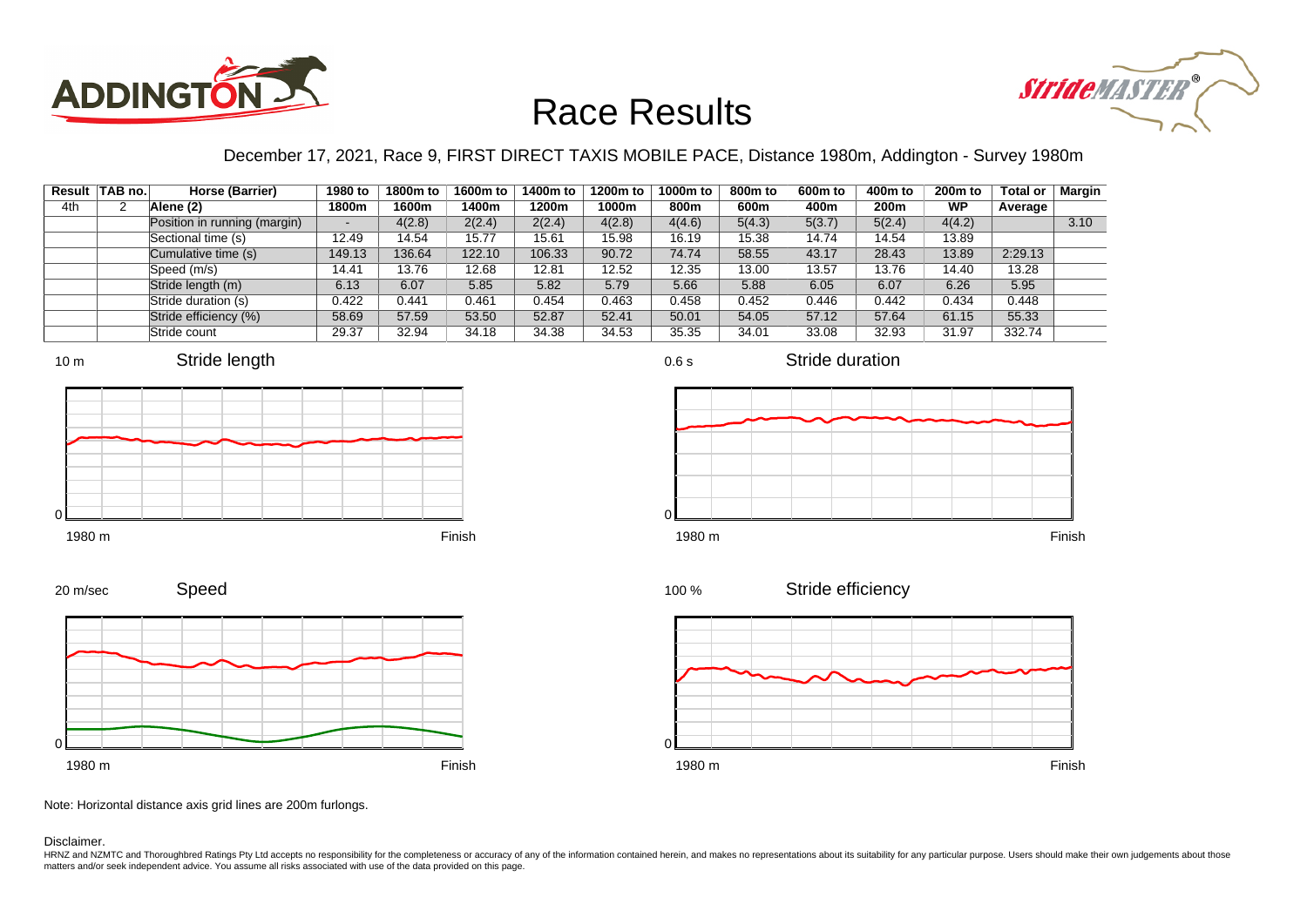



### December 17, 2021, Race 9, FIRST DIRECT TAXIS MOBILE PACE, Distance 1980m, Addington - Survey 1980m

0.6 s

|     | Result   TAB no. | Horse (Barrier)               | 1980 to | 1800m to | 1600m to | 1400m to | 1200m to | 1000m to | 800m to | 600 <sub>m</sub> to | 400m to | 200 <sub>m</sub> to | <b>Total or</b> | Margin |
|-----|------------------|-------------------------------|---------|----------|----------|----------|----------|----------|---------|---------------------|---------|---------------------|-----------------|--------|
| 5th | 6                | $\parallel$ 'll Write The (6) | 1800m   | 1600m    | 1400m    | 1200m    | 1000m    | 800m     | 600m    | 400m                | 200m    | <b>WP</b>           | Average         |        |
|     |                  | Position in running (margin)  |         | 3(1.9)   | 3(3.7)   | 3(3.3)   | 5(4.4)   | 5(5.1)   | 4(4.0)  | 4(3.0)              | 4(2.3)  | 6(5.2)              |                 | 5.10   |
|     |                  | Sectional time (s)            | 12.17   | 14.90    | 15.71    | 15.71    | 15.81    | 16.07    | 15.31   | 14.82               | 14.73   | 14.26               |                 |        |
|     |                  | Cumulative time (s)           | 149.49  | 137.32   | 122.42   | 106.71   | 91.00    | 75.19    | 59.12   | 43.81               | 28.99   | 14.26               | 2:29.49         |        |
|     |                  | Speed (m/s)                   | 14.79   | 13.42    | 12.73    | 12.73    | 12.65    | 12.45    | 13.06   | 13.50               | 13.58   | 14.03               | 13.25           |        |
|     |                  | Stride length (m)             | 6.50    | 6.13     | 6.02     | 6.05     | 6.20     | 5.98     | 6.23    | 6.24                | 6.21    | 6.37                | 6.19            |        |
|     |                  | Stride duration (s)           | 0.443   | 0.457    | 0.473    | 0.475    | 0.490    | 0.481    | 0.477   | 0.462               | 0.457   | 0.454               | 0.467           |        |
|     |                  | Stride efficiency (%)         | 65.99   | 58.77    | 56.64    | 57.11    | 60.10    | 55.94    | 60.65   | 60.79               | 60.19   | 63.49               | 59.80           |        |
|     |                  | Stride count                  | 27.70   | 32.61    | 33.22    | 33.08    | 32.25    | 33.43    | 32.10   | 32.07               | 32.22   | 31.38               | 320.06          |        |







Stride duration



Speed



Stride efficiency 100 %



Note: Horizontal distance axis grid lines are 200m furlongs.

Disclaimer.

20 m/sec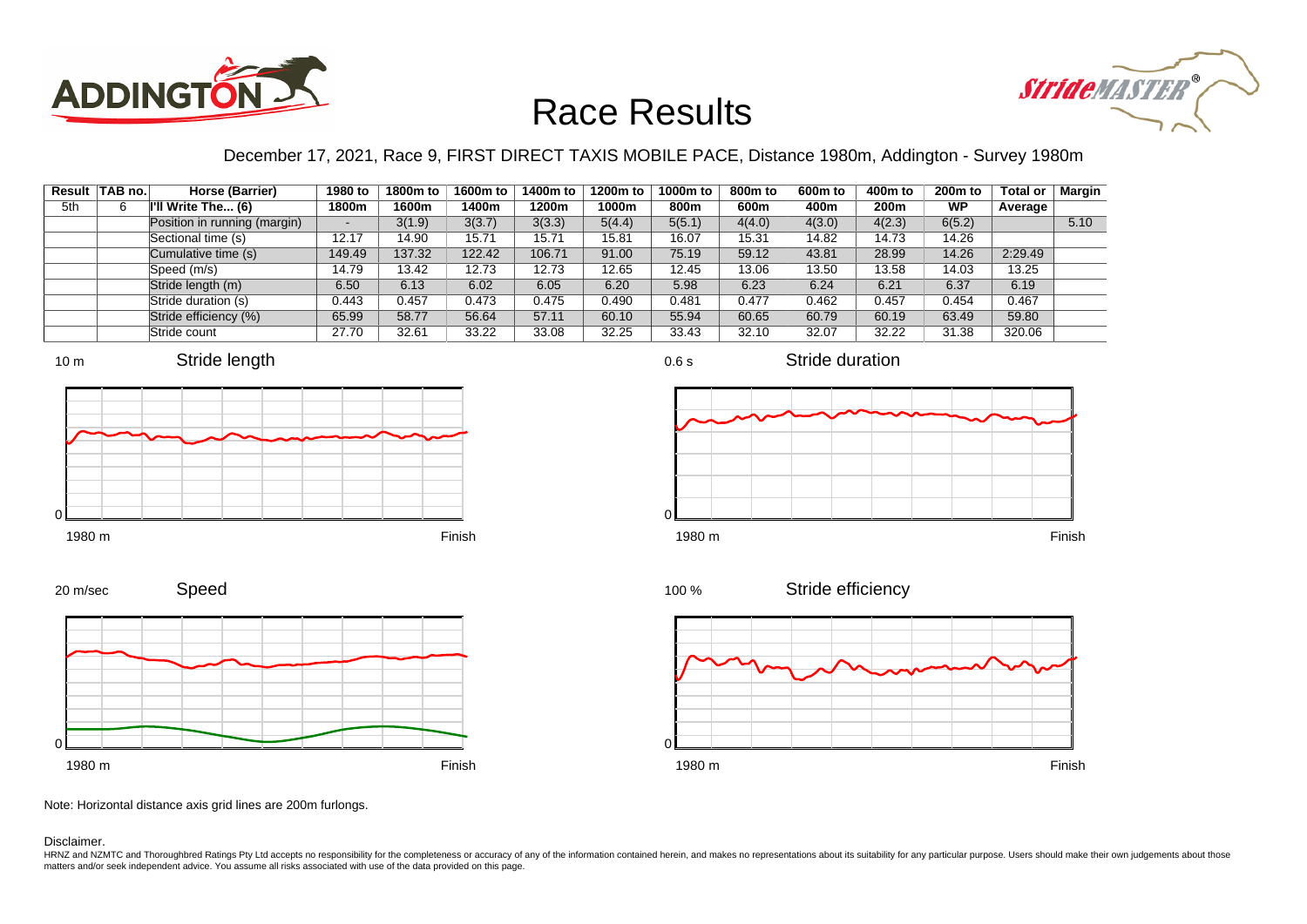



### December 17, 2021, Race 9, FIRST DIRECT TAXIS MOBILE PACE, Distance 1980m, Addington - Survey 1980m

0.6 s

|     | Result   TAB no. | Horse (Barrier)              | 1980 to | 1800m to | 1600m to | 1400m to | 1200m to | 1000m to | 800m to | 600m to | 400m to | 200 <sub>m</sub> to | <b>Total or</b> | Margin |
|-----|------------------|------------------------------|---------|----------|----------|----------|----------|----------|---------|---------|---------|---------------------|-----------------|--------|
| 6th | 13               | Mossman (12)                 | 1800m   | 1600m    | 1400m    | 1200m    | 1000m    | 800m     | 600m    | 400m    | 200m    | <b>WP</b>           | Average         |        |
|     |                  | Position in running (margin) |         | 10(9.2)  | 10(12.3) | 9(10.0)  | 8(8.2)   | 8(10.4)  | 8(9.8)  | 10(8.8) | 8(3.6)  | 5(4.8)              |                 | 7.30   |
|     |                  | Sectional time (s)           | 13.39   | 15.14    | 15.37    | 15.25    | 16.04    | 16.16    | 15.33   | 14.07   | 14.43   | 14.73               |                 |        |
|     |                  | Cumulative time (s)          | 149.91  | 136.52   | 121.38   | 106.01   | 90.76    | 74.72    | 58.56   | 43.23   | 29.16   | 14.73               | 2:29.91         |        |
|     |                  | Speed (m/s)                  | 13.44   | 13.21    | 13.01    | 13.11    | 12.47    | 12.38    | 13.05   | 14.21   | 13.86   | 13.58               | 13.21           |        |
|     |                  | Stride length (m)            | 6.04    | 5.87     | 5.86     | 5.91     | 5.76     | 5.64     | 5.87    | 6.13    | 5.93    | 5.97                | 5.89            |        |
|     |                  | Stride duration (s)          | 0.430   | 0.444    | 0.450    | 0.451    | 0.462    | 0.456    | 0.450   | 0.431   | 0.428   | 0.440               | 0.446           |        |
|     |                  | Stride efficiency (%)        | 57.08   | 53.84    | 53.58    | 54.62    | 51.77    | 49.77    | 53.84   | 58.64   | 54.88   | 55.75               | 54.27           |        |
|     |                  | Stride count                 | 29.78   | 34.07    | 34.15    | 33.83    | 34.75    | 35.44    | 34.07   | 32.65   | 33.75   | 33.48               | 335.97          |        |









Stride duration





Stride efficiency 100 %



Speed 20 m/sec



Note: Horizontal distance axis grid lines are 200m furlongs.

#### Disclaimer.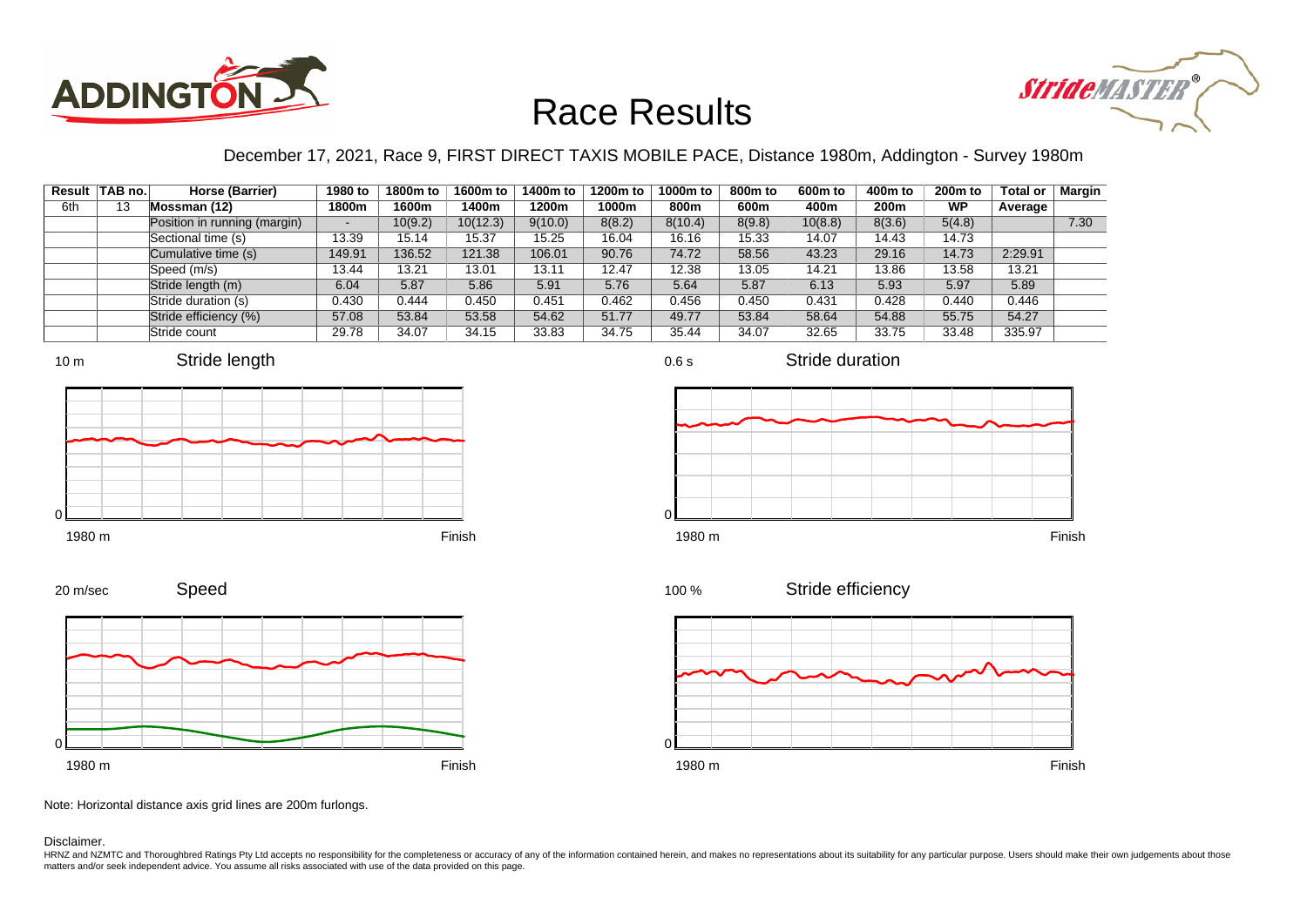



### December 17, 2021, Race 9, FIRST DIRECT TAXIS MOBILE PACE, Distance 1980m, Addington - Survey 1980m

|     | Result   TAB no. | Horse (Barrier)              | 1980 to | 1800m to | 1600m to | 1400m to | 1200m to | 1000m to | 800m to | 600 <sub>m</sub> to | 400m to          | 200 <sub>m</sub> to | <b>Total or</b> | Margin |
|-----|------------------|------------------------------|---------|----------|----------|----------|----------|----------|---------|---------------------|------------------|---------------------|-----------------|--------|
| 7th | 5                | The Peacemaker (5)           | 1800m   | 1600m    | 1400m    | 1200m    | 1000m    | 800m     | 600m    | 400m                | 200 <sub>m</sub> | <b>WP</b>           | Average         |        |
|     |                  | Position in running (margin) |         | 5(2.9)   | 6(5.1)   | 4(3.4)   | 3(2.0)   | 3(3.2)   | 2(2.3)  | 2(1.1)              | 2(0.3)           | 3(3.6)              |                 | 7.60   |
|     |                  | Sectional time (s)           | 12.38   | 14.98    | 15.48    | 15.31    | 15.88    | 16.11    | 15.29   | 14.81               | 14.79            | 14.93               |                 |        |
|     |                  | Cumulative time (s)          | 149.96  | 137.58   | 122.60   | 107.12   | 91.81    | 75.93    | 59.82   | 44.53               | 29.72            | 14.93               | 2:29.96         |        |
|     |                  | Speed (m/s)                  | 14.54   | 13.35    | 12.92    | 13.06    | 12.59    | 12.41    | 13.08   | 13.50               | 13.52            | 13.40               | 13.20           |        |
|     |                  | Stride length (m)            | 6.14    | 5.82     | 5.77     | 5.82     | 5.70     | 5.59     | 5.91    | 5.95                | 5.87             | 5.89                | 5.84            |        |
|     |                  | Stride duration (s)          | 0.424   | 0.436    | 0.446    | 0.446    | 0.453    | 0.451    | 0.452   | 0.441               | 0.434            | 0.439               | 0.442           |        |
|     |                  | Stride efficiency (%)        | 58.82   | 52.84    | 51.98    | 53.02    | 50.82    | 48.91    | 54.56   | 55.34               | 53.84            | 54.15               | 53.28           |        |
|     |                  | Stride count                 | 29.34   | 34.39    | 34.68    | 34.34    | 35.07    | 35.75    | 33.85   | 33.61               | 34.07            | 33.98               | 339.08          |        |











Stride efficiency 100 %



Speed 20 m/sec



Note: Horizontal distance axis grid lines are 200m furlongs.

#### Disclaimer.

HRNZ and NZMTC and Thoroughbred Ratings Pty Ltd accepts no responsibility for the completeness or accuracy of any of the information contained herein, and makes no representations about its suitability for any particular p matters and/or seek independent advice. You assume all risks associated with use of the data provided on this page.



Stride duration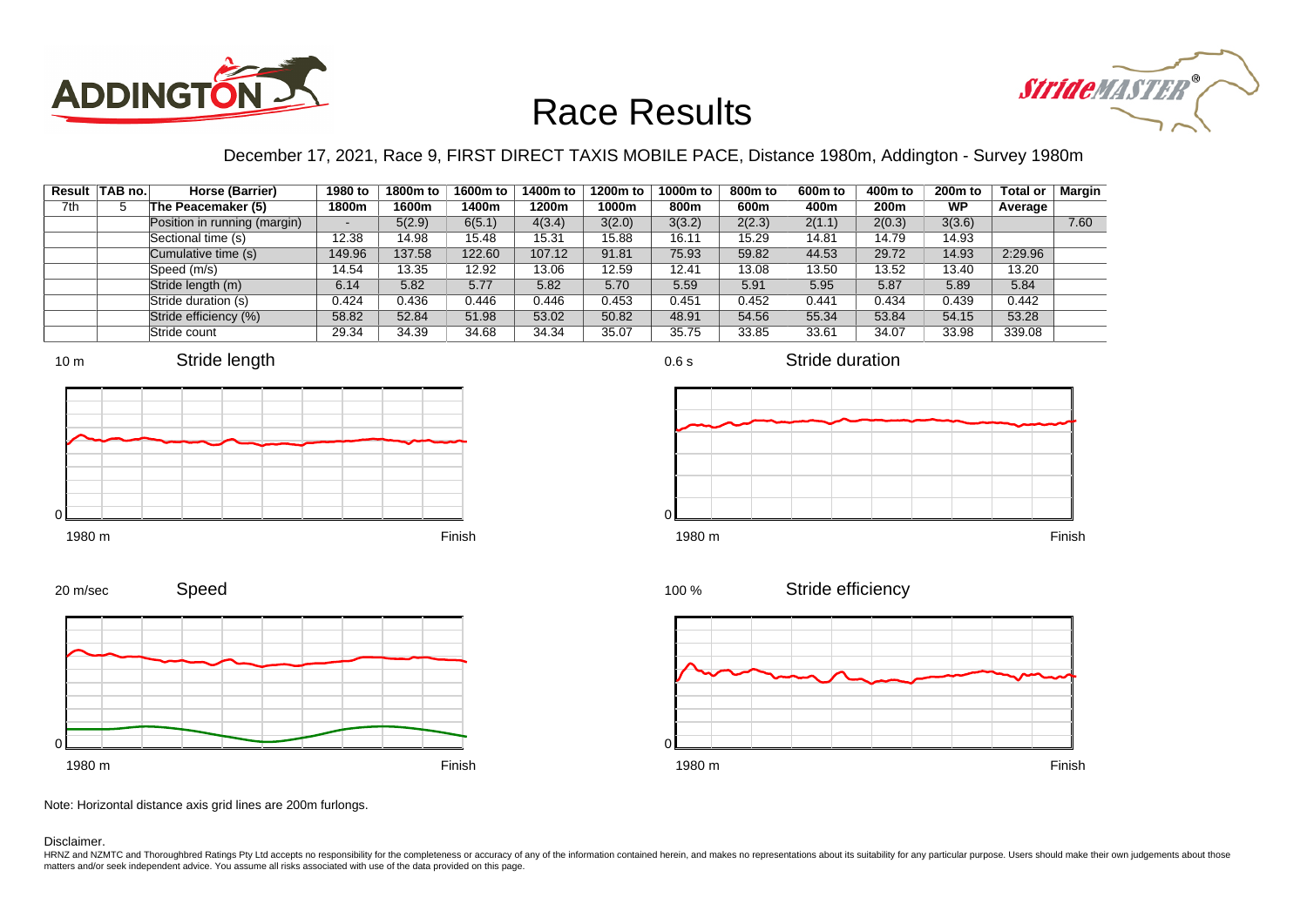



### December 17, 2021, Race 9, FIRST DIRECT TAXIS MOBILE PACE, Distance 1980m, Addington - Survey 1980m

|     | Result TAB no. | Horse (Barrier)              | 1980 to | 1800m to | 1600m to | 1400m to | 1200m to | 1000m to | 800m to | 600 <sub>m</sub> to | 400m to | 200 <sub>m</sub> to | <b>Total or</b> | <b>Margin</b> |
|-----|----------------|------------------------------|---------|----------|----------|----------|----------|----------|---------|---------------------|---------|---------------------|-----------------|---------------|
| 8th |                | Saint Waitaki (3)            | 1800m   | 1600m    | 1400m    | 1200m    | 1000m    | 800m     | 600m    | 400m                | 200m    | <b>WP</b>           | Average         |               |
|     |                | Position in running (margin) |         | 2(1.1)   | 5(4.8)   | 7(6.7)   | 7(8.1)   | 7(9.2)   | 7(8.2)  | 8(6.6)              | 7(3.4)  | 8(6.9)              |                 | 8.80          |
|     |                | Sectional time (s)           | 12.28   | 15.21    | 16.08    | 15.77    | 15.86    | 16.09    | 15.22   | 14.41               | 14.82   | 14.44               |                 |               |
|     |                | Cumulative time (s)          | 150.18  | 137.90   | 122.69   | 106.61   | 90.84    | 74.98    | 58.89   | 43.67               | 29.26   | 14.44               | 2:30.18         |               |
|     |                | Speed (m/s)                  | 14.66   | 13.15    | 12.44    | 12.68    | 12.61    | 12.43    | 13.14   | 13.88               | 13.50   | 13.85               | 13.18           |               |
|     |                | Stride length (m)            | 6.72    | 6.48     | 6.37     | 6.42     | 6.47     | 6.31     | 6.49    | 6.60                | 6.36    | 6.73                | 6.49            |               |
|     |                | Stride duration (s)          | 0.454   | 0.493    | 0.512    | 0.506    | 0.513    | 0.508    | 0.494   | 0.476               | 0.472   | 0.486               | 0.492           |               |
|     |                | Stride efficiency (%)        | 70.50   | 65.59    | 63.44    | 64.38    | 65.41    | 62.17    | 65.87   | 68.15               | 63.28   | 70.71               | 65.82           |               |
|     |                | Stride count                 | 26.80   | 30.87    | 31.39    | 31.16    | 30.91    | 31.71    | 30.81   | 30.28               | 31.43   | 29.73               | 305.09          |               |













Stride duration

Speed 20 m/sec



Note: Horizontal distance axis grid lines are 200m furlongs.

#### Disclaimer.

HRNZ and NZMTC and Thoroughbred Ratings Pty Ltd accepts no responsibility for the completeness or accuracy of any of the information contained herein, and makes no representations about its suitability for any particular p matters and/or seek independent advice. You assume all risks associated with use of the data provided on this page.

0.6 s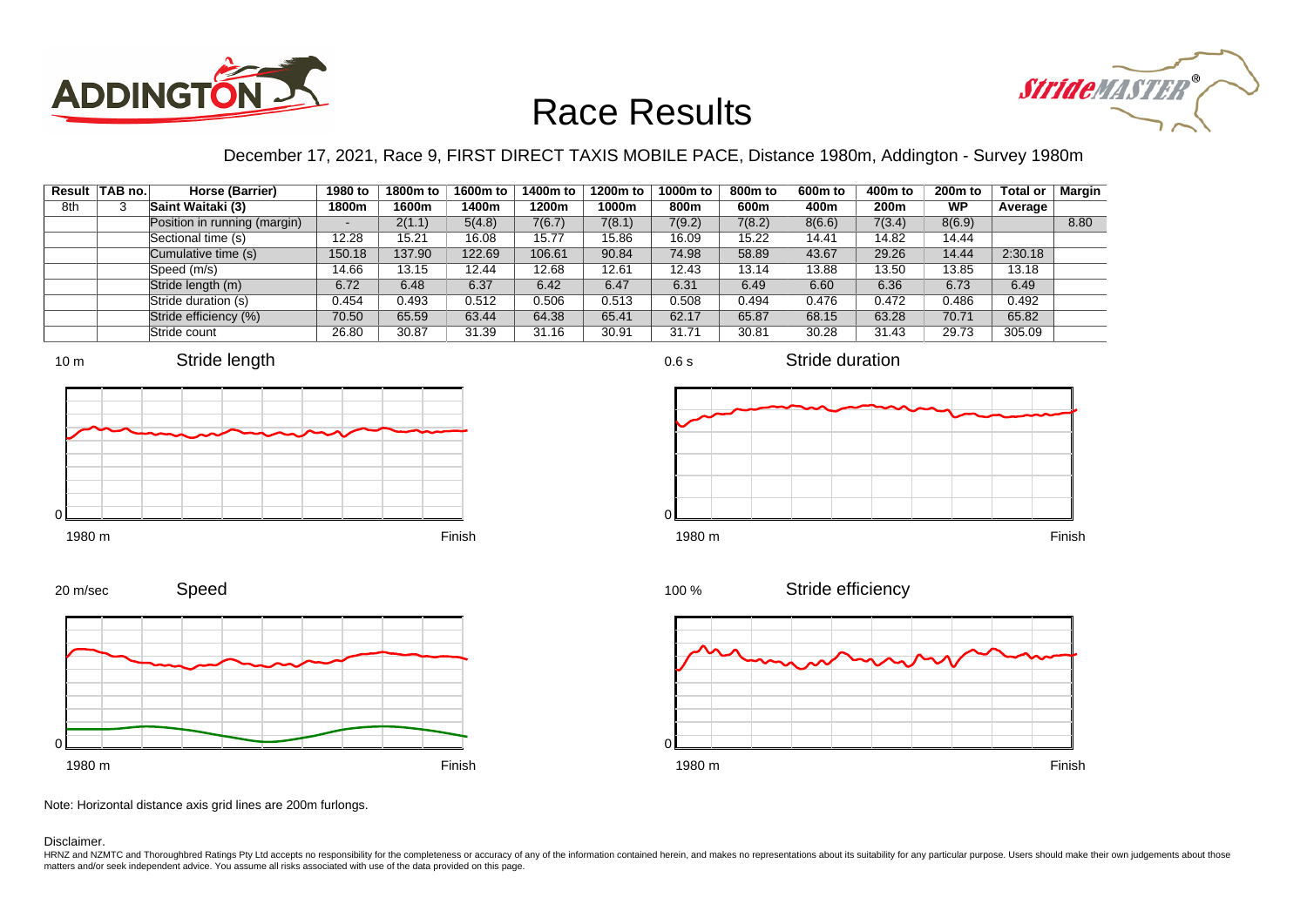



### December 17, 2021, Race 9, FIRST DIRECT TAXIS MOBILE PACE, Distance 1980m, Addington - Survey 1980m

|     | Result TAB no. | Horse (Barrier)              | 1980 to | 1800m to | 1600m to | 1400m to | 1200m to | 1000m to | 800m to  | 600 <sub>m</sub> to | 400m to | 200 <sub>m</sub> to | <b>Total or</b> | Margin |
|-----|----------------|------------------------------|---------|----------|----------|----------|----------|----------|----------|---------------------|---------|---------------------|-----------------|--------|
| 9th |                | Baileys Diamon (8)           | 1800m   | 1600m    | 1400m    | 1200m    | 1000m    | 800m     | 600m     | 400m                | 200m    | <b>WP</b>           | Average         |        |
|     |                | Position in running (margin) | -       | 7(4.4)   | 9(10.6)  | 10(10.7) | 10(12.4) | 10(12.9) | 10(12.0) | 9(7.5)              | 10(5.9) | 9(8.3)              |                 | 9.60   |
|     |                | Sectional time (s)           | 12.75   | 15.64    | 15.79    | 15.81    | 15.77    | 16.10    | 14.74    | 14.67               | 14.63   | 14.42               |                 |        |
|     |                | Cumulative time (s)          | 150.32  | 137.57   | 121.93   | 106.14   | 90.33    | 74.56    | 58.46    | 43.72               | 29.05   | 14.42               | 2:30.32         |        |
|     |                | Speed (m/s)                  | 14.12   | 12.79    | 12.67    | 12.65    | 12.68    | 12.42    | 13.57    | 13.63               | 13.67   | 13.87               | 13.17           |        |
|     |                | Stride length (m)            | 6.02    | 5.58     | 5.61     | 5.66     | 5.71     | 5.52     | 5.87     | 5.73                | 5.81    | 5.90                | 5.73            |        |
|     |                | Stride duration (s)          | 0.422   | 0.437    | 0.443    | 0.447    | 0.450    | 0.444    | 0.433    | 0.420               | 0.425   | 0.425               | 0.435           |        |
|     |                | Stride efficiency (%)        | 56.57   | 48.74    | 49.15    | 49.98    | 50.88    | 47.61    | 53.89    | 51.31               | 52.75   | 54.42               | 51.37           |        |
|     |                | Stride count                 | 29.92   | 35.81    | 35.66    | 35.37    | 35.05    | 36.24    | 34.06    | 34.90               | 34.42   | 33.89               | 345.32          |        |







Stride duration







20 m/sec





Note: Horizontal distance axis grid lines are 200m furlongs.

#### Disclaimer.

HRNZ and NZMTC and Thoroughbred Ratings Pty Ltd accepts no responsibility for the completeness or accuracy of any of the information contained herein, and makes no representations about its suitability for any particular p matters and/or seek independent advice. You assume all risks associated with use of the data provided on this page.

0.6 s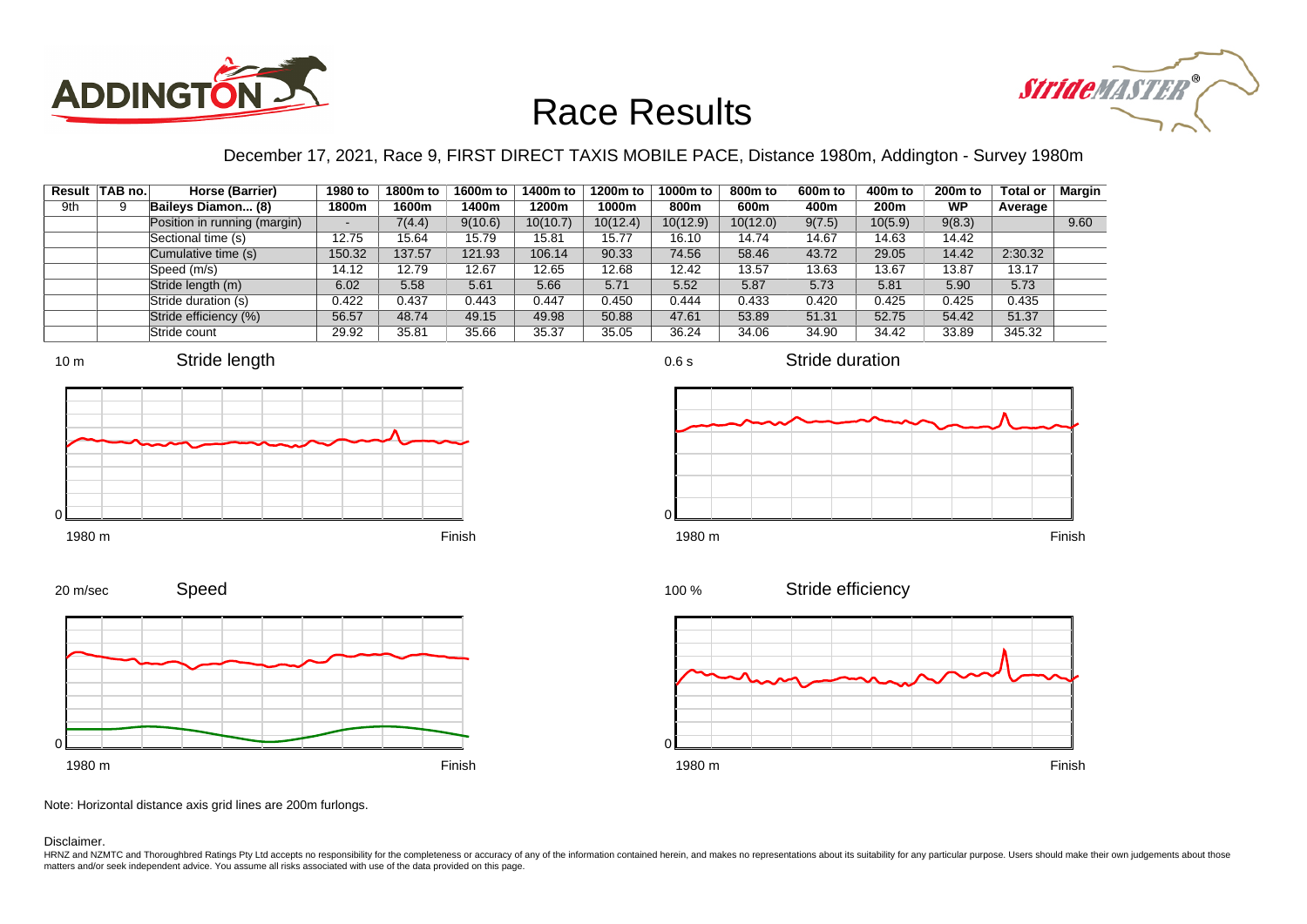



### December 17, 2021, Race 9, FIRST DIRECT TAXIS MOBILE PACE, Distance 1980m, Addington - Survey 1980m

|                          | Result TAB no. | <b>Horse (Barrier)</b>                | 1980 to | 1800m to | 1600m to | 1400m to | 1200m to | $1000m$ to  | 800m to | $\overline{600m}$ to | $\frac{400m}{ }$ to | 200 <sub>m</sub> to | Total or | <b>Margin</b> |
|--------------------------|----------------|---------------------------------------|---------|----------|----------|----------|----------|-------------|---------|----------------------|---------------------|---------------------|----------|---------------|
| 10th                     | $\overline{4}$ | Journo (4)                            |         |          |          |          |          |             |         |                      |                     |                     |          |               |
|                          |                | Position in running (margin)          |         |          |          |          |          |             |         |                      |                     |                     |          |               |
|                          |                | Sectional time (s)                    |         |          |          |          |          |             |         |                      |                     |                     |          |               |
|                          |                | Cumulative time (s)                   |         |          |          |          |          |             |         |                      |                     |                     |          |               |
|                          |                | Speed (m/s)                           |         |          |          |          |          |             |         |                      |                     |                     |          |               |
|                          |                | Stride length (m)                     |         |          |          |          |          |             |         |                      |                     |                     |          |               |
|                          |                | Stride duration (s)                   |         |          |          |          |          |             |         |                      |                     |                     |          |               |
|                          |                | Stride efficiency (%)<br>Stride count |         |          |          |          |          |             |         |                      |                     |                     |          |               |
|                          |                |                                       |         |          |          |          |          |             |         |                      |                     |                     |          |               |
| 10 <sub>m</sub>          |                | Stride length                         |         |          |          |          |          | 0.6 s       |         | Stride duration      |                     |                     |          |               |
| $\overline{0}$<br>1980 m |                |                                       |         |          | Finish   |          |          | 0<br>1980 m |         |                      |                     |                     |          | Finish        |
|                          |                |                                       |         |          |          |          |          |             |         |                      |                     |                     |          |               |
| 20 m/sec                 |                | Speed                                 |         |          |          |          |          | 100 %       |         | Stride efficiency    |                     |                     |          |               |
|                          |                |                                       |         |          |          |          |          |             |         |                      |                     |                     |          |               |
|                          |                |                                       |         |          |          |          |          |             |         |                      |                     |                     |          |               |
|                          |                |                                       |         |          |          |          |          |             |         |                      |                     |                     |          |               |
|                          |                |                                       |         |          |          |          |          |             |         |                      |                     |                     |          |               |
|                          |                |                                       |         |          |          |          |          |             |         |                      |                     |                     |          |               |
|                          |                |                                       |         |          |          |          |          |             |         |                      |                     |                     |          |               |
|                          |                |                                       |         |          |          |          |          |             |         |                      |                     |                     |          |               |
| $\Omega$                 |                |                                       |         |          |          |          |          | $\Omega$    |         |                      |                     |                     |          |               |
| 1980 m                   |                |                                       |         |          | Finish   |          |          | 1980 m      |         |                      |                     |                     |          | Finish        |

Note: Horizontal distance axis grid lines are 200m furlongs.

Disclaimer.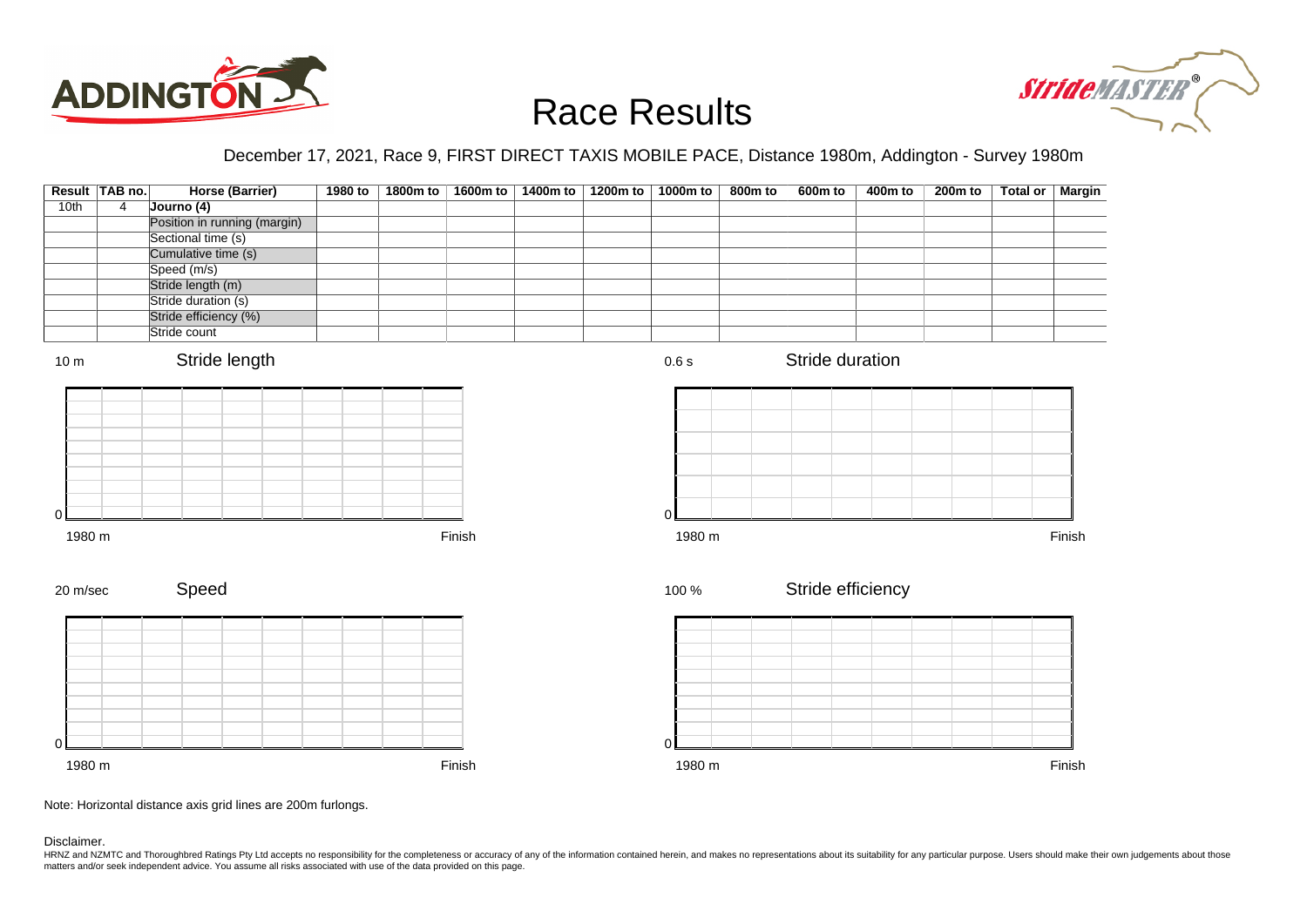



### December 17, 2021, Race 9, FIRST DIRECT TAXIS MOBILE PACE, Distance 1980m, Addington - Survey 1980m

|      | Result   TAB no. | Horse (Barrier)              | 1980 to | 1800m to | 1600m to | 1400m to | 1200m to | 1000m to | 800m to | 600 <sub>m</sub> to | 400m to | 200 <sub>m</sub> to | <b>Total or</b> | Margin |
|------|------------------|------------------------------|---------|----------|----------|----------|----------|----------|---------|---------------------|---------|---------------------|-----------------|--------|
| 11th | 12               | <b>Major Collect (11)</b>    | 1800m   | 1600m    | 1400m    | 1200m    | 1000m    | 800m     | 600m    | 400m                | 200m    | <b>WP</b>           | Average         |        |
|      |                  | Position in running (margin) |         | 9(5.9)   | 8(7.7)   | 8(9.5)   | 9(10.9)  | 9(10.6)  | 9(9.9)  | 6(5.3)              | 6(3.3)  | 10(10.1)            |                 | 13.30  |
|      |                  | Sectional time (s)           | 12.81   | 14.91    | 16.07    | 15.78    | 15.62    | 16.15    | 14.72   | 14.60               | 15.38   | 14.97               |                 |        |
|      |                  | Cumulative time (s)          | 151.01  | 138.20   | 123.29   | 107.22   | 91.44    | 75.82    | 59.67   | 44.95               | 30.35   | 14.97               | 2:31.01         |        |
|      |                  | Speed (m/s)                  | 14.05   | 13.41    | 12.45    | 12.67    | 12.80    | 12.38    | 13.59   | 13.70               | 13.00   | 13.36               | 13.11           |        |
|      |                  | Stride length (m)            | 6.18    | 6.09     | 5.94     | 6.00     | 6.16     | 5.87     | 6.10    | 5.81                | 5.63    | 6.06                | 5.98            |        |
|      |                  | Stride duration (s)          | 0.428   | 0.454    | 0.477    | 0.473    | 0.481    | 0.474    | 0.449   | 0.424               | 0.433   | 0.453               | 0.456           |        |
|      |                  | Stride efficiency (%)        | 59.61   | 58.04    | 55.13    | 56.18    | 59.34    | 53.84    | 58.10   | 52.75               | 49.56   | 57.31               | 55.82           |        |
|      |                  | Stride count                 | 29.14   | 32.82    | 33.67    | 33.36    | 32.46    | 34.07    | 32.80   | 34.42               | 35.51   | 33.03               | 331.28          |        |







Stride duration









Note: Horizontal distance axis grid lines are 200m furlongs.

#### Disclaimer.

HRNZ and NZMTC and Thoroughbred Ratings Pty Ltd accepts no responsibility for the completeness or accuracy of any of the information contained herein, and makes no representations about its suitability for any particular p matters and/or seek independent advice. You assume all risks associated with use of the data provided on this page.

0.6 s